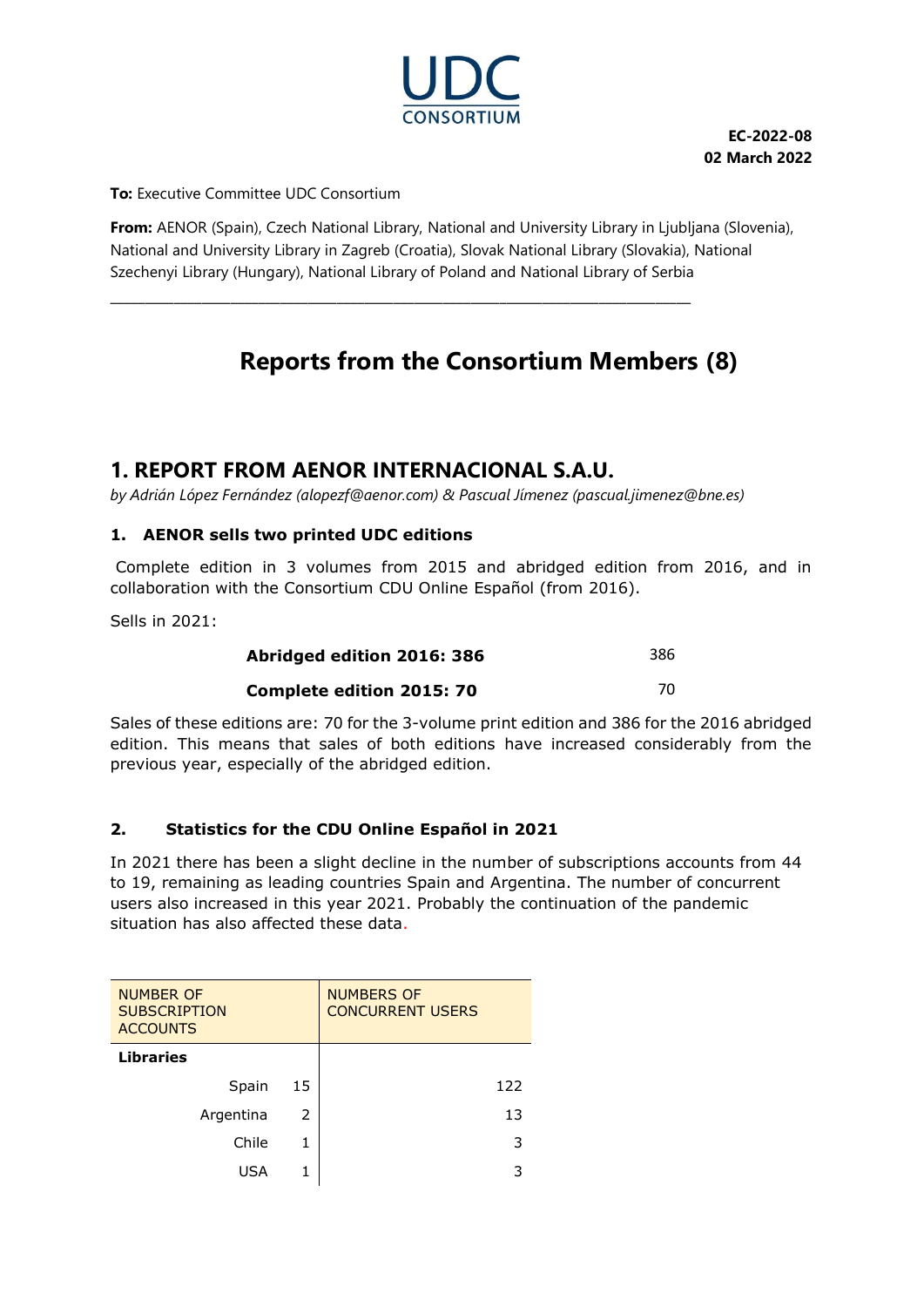| TOTAL 19 | 141 |
|----------|-----|
|----------|-----|

#### **Changes:**

Cancellations in 2021: Universitat Oberta de Catalunya (10 users)

New users in 2021: INIA (2 users); Faculdade UNICA Ltda (1 user)

New user in 2022: Diputación Provincial de Cordoba (1 user) [not shown in the table above].

#### 2.2 Trials statistics

In relation to the trial statistics, the number of trials has also increased compared to last year, increasing from 210 to 345.

|                | FREE TRIAL REQUESTS 2016-<br>2017 | 2020            | 2021           |
|----------------|-----------------------------------|-----------------|----------------|
|                |                                   |                 |                |
| Andorra        | $\mathbf{1}$                      | $\mathbf{0}$    | $\overline{2}$ |
| Argentina      | 84                                | $\overline{37}$ | 130            |
| Bélgica        | $\mathbf 0$                       | 1               |                |
| <b>Brasil</b>  | 13                                | 7               | 12             |
| Canadá         | $\mathbf 0$                       | 2               |                |
| Chile          | 8                                 | 2               |                |
| China          | $\overline{0}$                    |                 |                |
| Colombia       | 25                                | 2               | 6              |
| Costa Rica     | $\overline{2}$                    | 2               |                |
| Cuba           | 1                                 | 0               |                |
| Ecuador        | $\overline{2}$                    | 1               | $\overline{2}$ |
| España         | 156                               | 145             | 140            |
| Estados Unidos | $\mathbf 0$                       | 0               |                |
| Finlandia      | $\mathbf 0$                       |                 |                |
| Francia        | $\mathbf{1}$                      |                 |                |
| Gibraltar      | $\overline{0}$                    |                 |                |
| Méjico         | $10\,$                            | 4               | 7              |
| Nicaragua      | $\mathbf 0$                       | 0               |                |
| Paraguay       | 1                                 | 0               |                |
| Perú           | 4                                 | 2               |                |
| Portugal       | $\overline{2}$                    |                 | 10             |
| Puerto Rico    | 1                                 | 0               |                |
| Reino Unido    | $\overline{2}$                    | 0               | 1              |
| Uruguay        | 1                                 | $\Omega$        |                |
| <b>TOTAL</b>   | 315                               | 210             | 345            |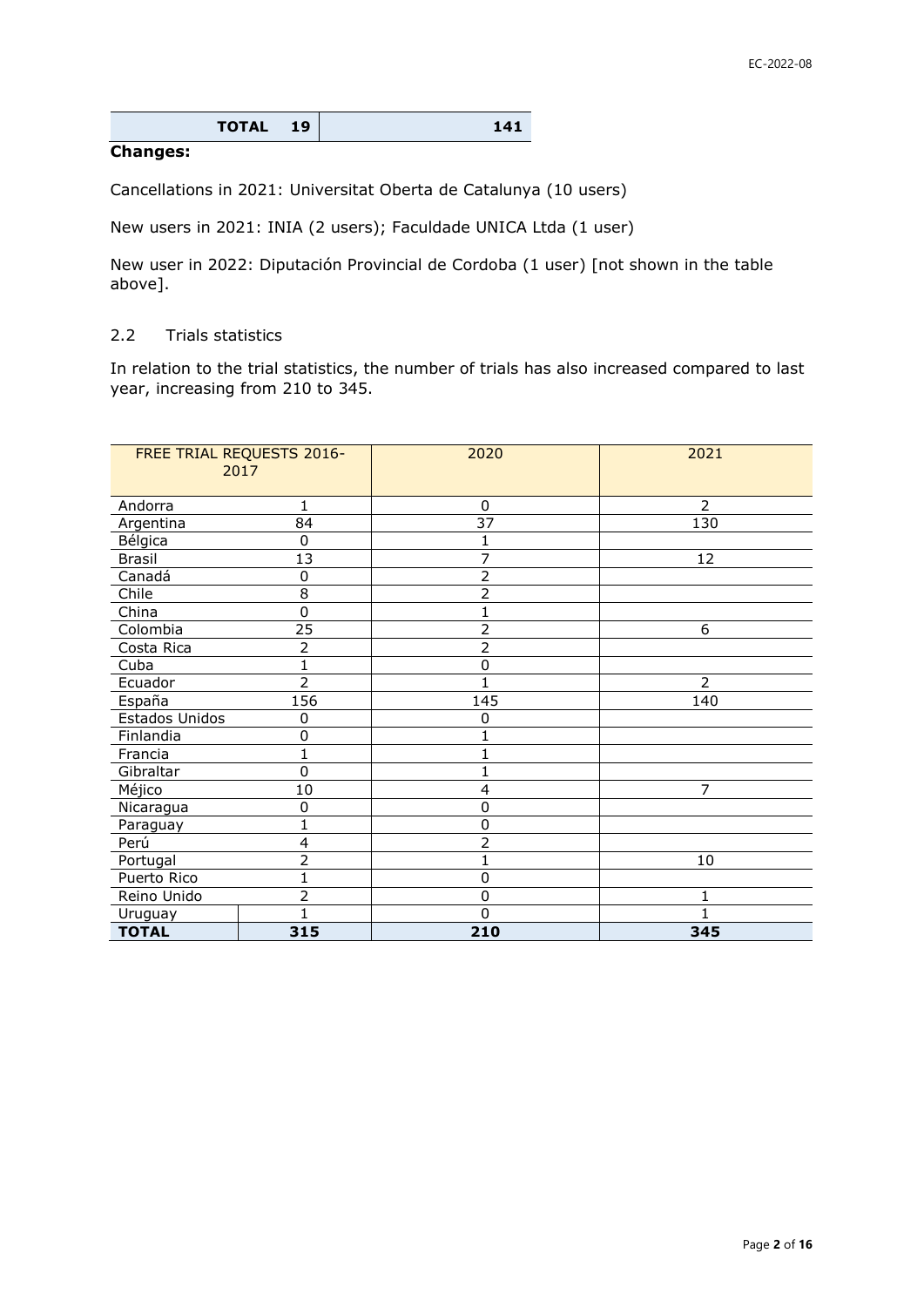## **2. CZECH NATIONAL LIBRARY - REPORT**

*by Marie Balikova (*[Marie.Balikova@nkp.cz\)](mailto:Marie.Balikova@nkp.cz)

## **České MDT Online**

The service České MDT Online is widely used by Czech libraries.

The analysis of queries shows some important findings for future development and application of UDC in Czechia

## **1. Library Searches according to types of libraries**

**Search Activity 2020-2022 (as of February, 26) – Library Searches**

| <b>Library Type</b>                 | <b>Notation</b><br><b>Browse</b> | <b>Notation</b><br><b>Search</b> | <b>Term Search</b> | <b>Total</b> |
|-------------------------------------|----------------------------------|----------------------------------|--------------------|--------------|
| <b>School Libraries</b>             | 491                              | 529                              | 561                | 1581         |
| <b>National Libraries</b>           | 8863                             | 15135                            | 18 4 08            | 42 406       |
| <b>Professional Libraries</b>       | 22 206                           | 23 6 68                          | 30 224             | 76 098       |
| <b>Regional Research Libraries</b>  | 1371                             | 3443                             | 2452               | 7 2 6 6      |
| <b>Public Libraries</b>             | 5781                             | 21 7 7 2                         | 12 2 2 1           | 39 7 74      |
| University and College<br>Libraries | 12 3 45                          | 5871                             | 24 081             | 42 297       |

#### **Comments**

- UDC system is mostly used in professional libraries: the indexers of these libraries use special thesauri containing more detailed terms and equivalent UDC notations which need to be verified in the context of UDC database;
- UDC system is very often used in National Library: Subject authorities and access team is responsible for Subject Authority File and UDC notations are integrated in all authority records, equivalent UDC notations need to be verified in the context of UDC database;
- public libraries collections in Czechia are arranged mostly according to UDC, therefore UDC system is often used by cataloguers in public libraries;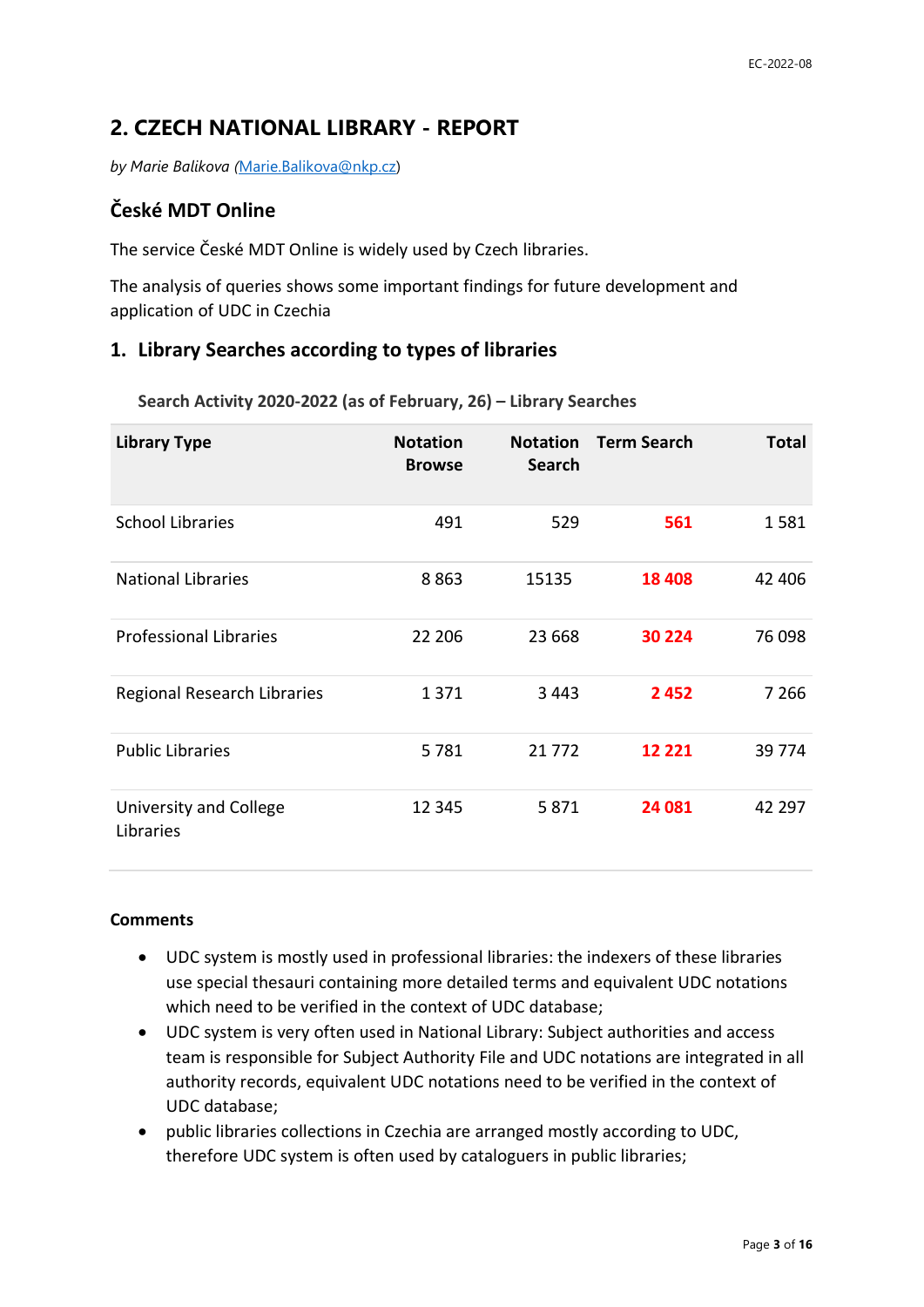- the cataloguers from Research regional libraries prefer to apply Czech National Subject Authority File in which already approved UDC notations are integrated; therefore, they do not consult the UDC database very often;
- school libraries rarely use UDC. It is due to the small size of their library collection: the documents are arranged in *alphabetical* order.

|               |                        |                        |                    | 4.           |
|---------------|------------------------|------------------------|--------------------|--------------|
| Year          | <b>Notation Browse</b> | <b>Notation Search</b> | <b>Term Search</b> | <b>Total</b> |
| 2020          | 21740                  | 28005                  | 36980              | 86725        |
| 2021          | 27900                  | 39808                  | 54554              | 122 262      |
| 2022          | 5580                   | 5623                   | 9443               | 20646        |
| <b>Totals</b> | 55 220                 | 73 436                 | 100 977            | 229 633      |

## **2. Search Activity 2020-2022 (as of February, 26)**

#### **Comments**

The most commonly used query type is Term search. Most current catalogers consider the structure of UDC to be too complex, so they prefer the term when searching. There is an important issue related to this. I. e.

## **3. Vocabulary applied in UDC MRF database**

The UDC MRF database does not contain currently used terms, especially terms related to interdisciplinary fields, like deontic logic, comparative philosophy (or cross-cultural philosophy or intercultural philosophy), econophysics, ecological economics, experimental economics, behavioral economics…

My question is: Would it be possible to include similar frequently used terms into the UDC MRF database as examples?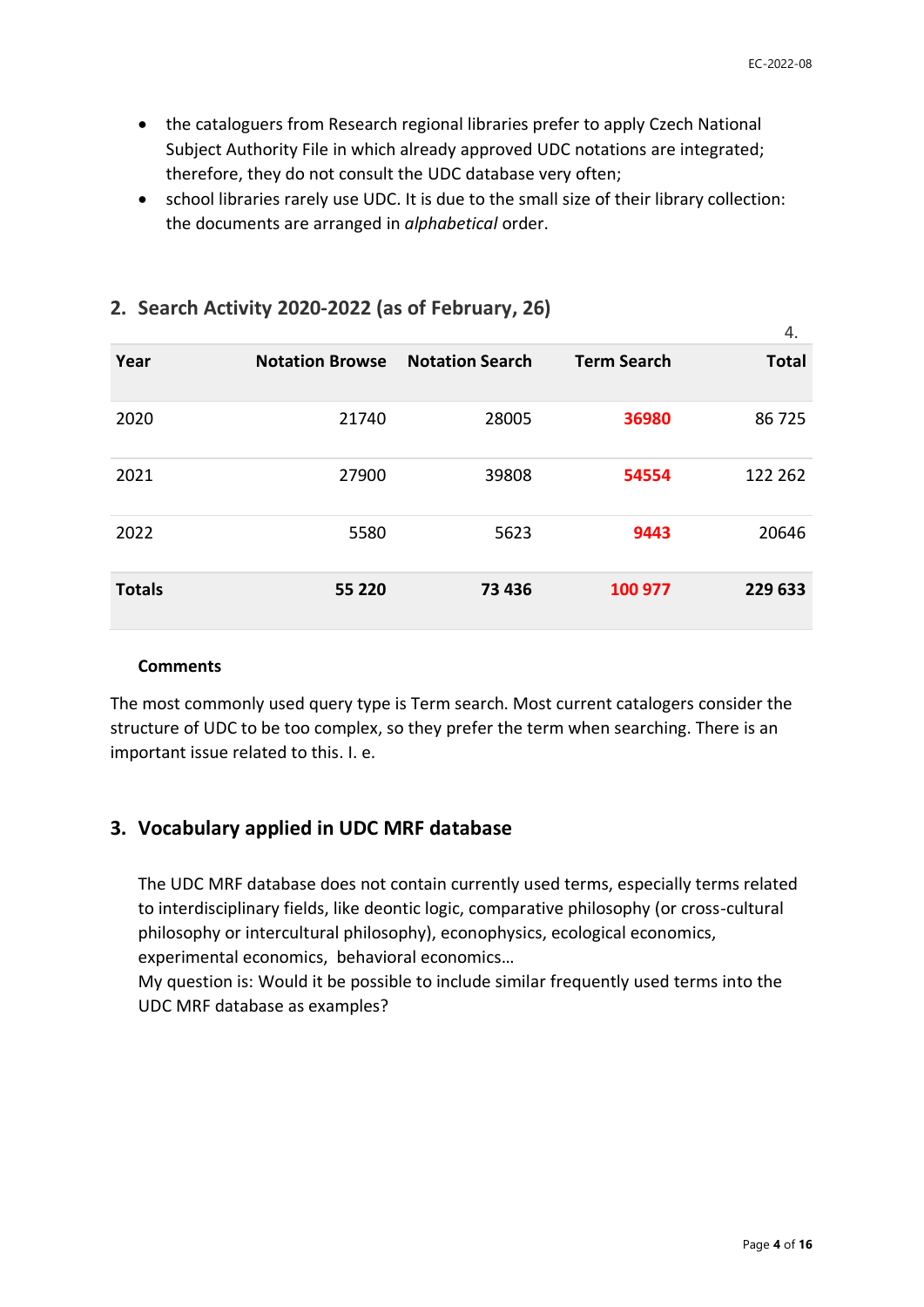## **3. REPORT FROM SLOVAK NATIONAL LIBRARY**

*by Radoslav Maslik (radoslav.maslik@snk.sk)*

#### **UDC MRF 12 Update:**

Slovak National Library is still finishing Slovak Digitization Project and we are planning completed uploading records to the European portal Ouf of Commerce in June 2022. This activity is related to the launching our portal for accessing Slovak written culture heritage in 2023. After this activity we will be able finising translation process of MRF 12.

#### **The Portal Slovak MDT Online**

Despite of the pandemic restriction that has been applied in the library environment we have 13,000 queries per month of the portal which is very optimistic number.

Nowadays after implementation of the new registration system we have 105 libraries with 2056 simultaneous users. Our users comprise of 64 public libraries, 2 school library, 15 academic libraries, 7 scientific libraries, 16 special libraries and 1 national library.

### **Training and other activities for Slovak UDC users**

Before the releasing of UDC MRF 12 in Slovak MDT Online we plan publishing information about the new MRF12 and difference in relation to the previous version in library journal, newsletter and our webpage. But due to difficult pandemic situation all actities has been postpone.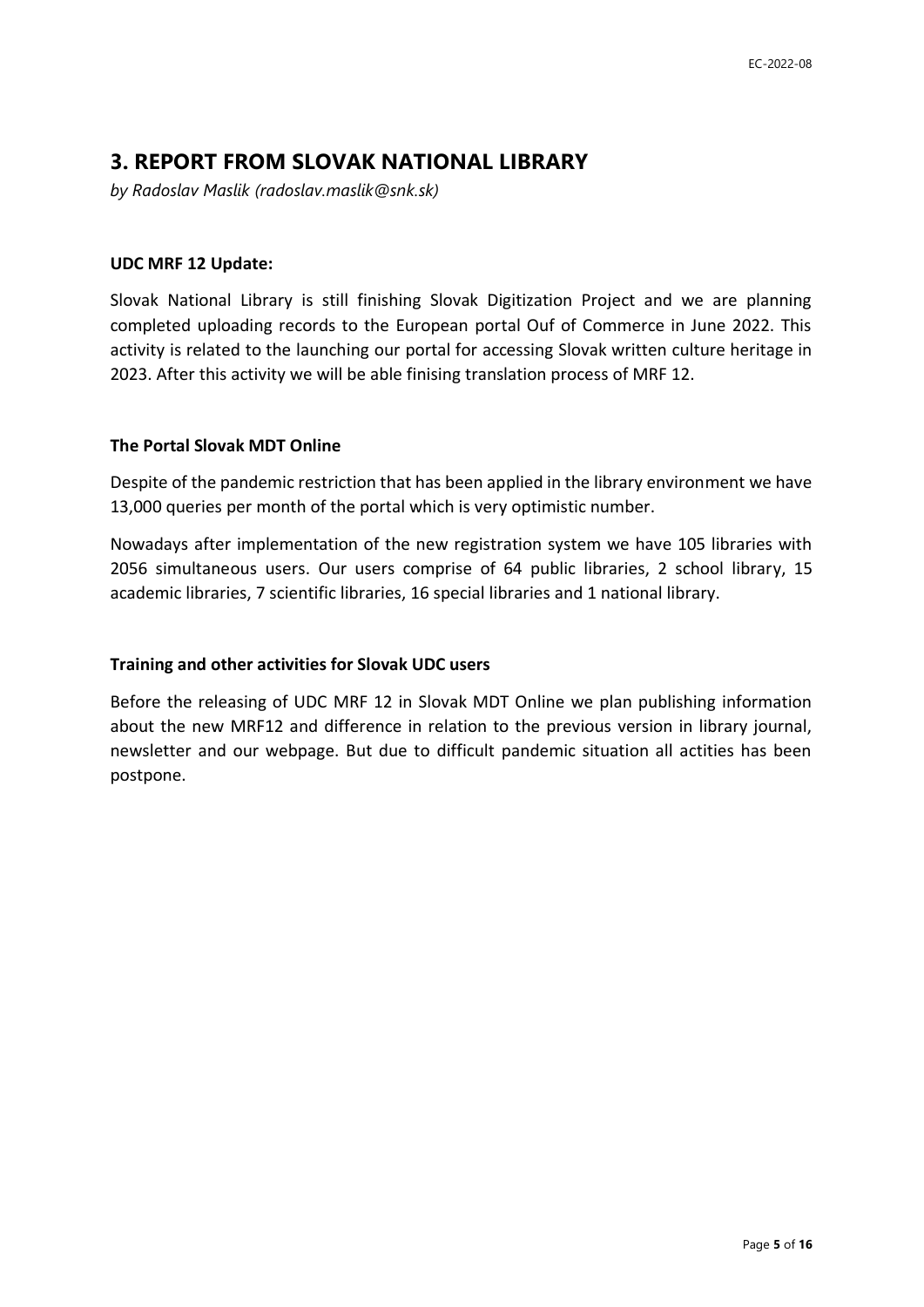## **4. REPORT FROM NATIONAL AND UNIVERSITY LIBRARY IN ZAGREB**

#### *by Ana Vukadin [\(avukadin@nsk.hr\)](mailto:avukadin@nsk.hr)*

In 2021 the National and University Library in Zagreb (NUL) carried out its regular activities related to maintenance and promotion of Croatian UDC Online (MRF11), which resulted in further increase of both usage and search activity. The translation of the MRF12 updates has been completed and is expected to be published this year. Thus far there has been no plans for new printed editions.

NUL also continued the development of its UDC Authority File based on MRF11. The database was expanded with new notations and also saw an increase of number of users and search sessions.

A national-level survey on the usage of UDC editions is currently in progress. It was planned for 2021, but has not been conducted due to time constraints. The survey should provide a better insight into the experience of various types of libraries with different Croatian editions, and can be used to further improve availability and quality of UDC tables.

### **Croatian UDC Online – Hrvatski UDK Online**

A free access to Croatian UDC Online [\(http://hr.udc-hub.com/hr/login.php\)](http://hr.udc-hub.com/hr/login.php) is provided by the Ministry of Science and Education to all the libraries and other heritage institutions in Croatia. The current edition is based on MRF11. The translation of the MRF12 updates has been completed (with the exception of a small number of captions lacking adequate Croatian terms) and is expected to be published in the course of 2022.

The number of subscribed institutions continued to grow at a steady pace (Fig. 1). In certain types of libraries (university and research libraries) further increase is not expected, considering that all or nearly all libraries are already subscribed. The greatest increase rate has been observed in special and school libraries. However, their actual activity, measured in number of searches, was significantly lower compared to other types of libraries, especially university and high school libraries (Fig. 2). The survey that is currently under way should help us understand better the relationship between the interest libraries show for UDC Online and their practical experience with the service.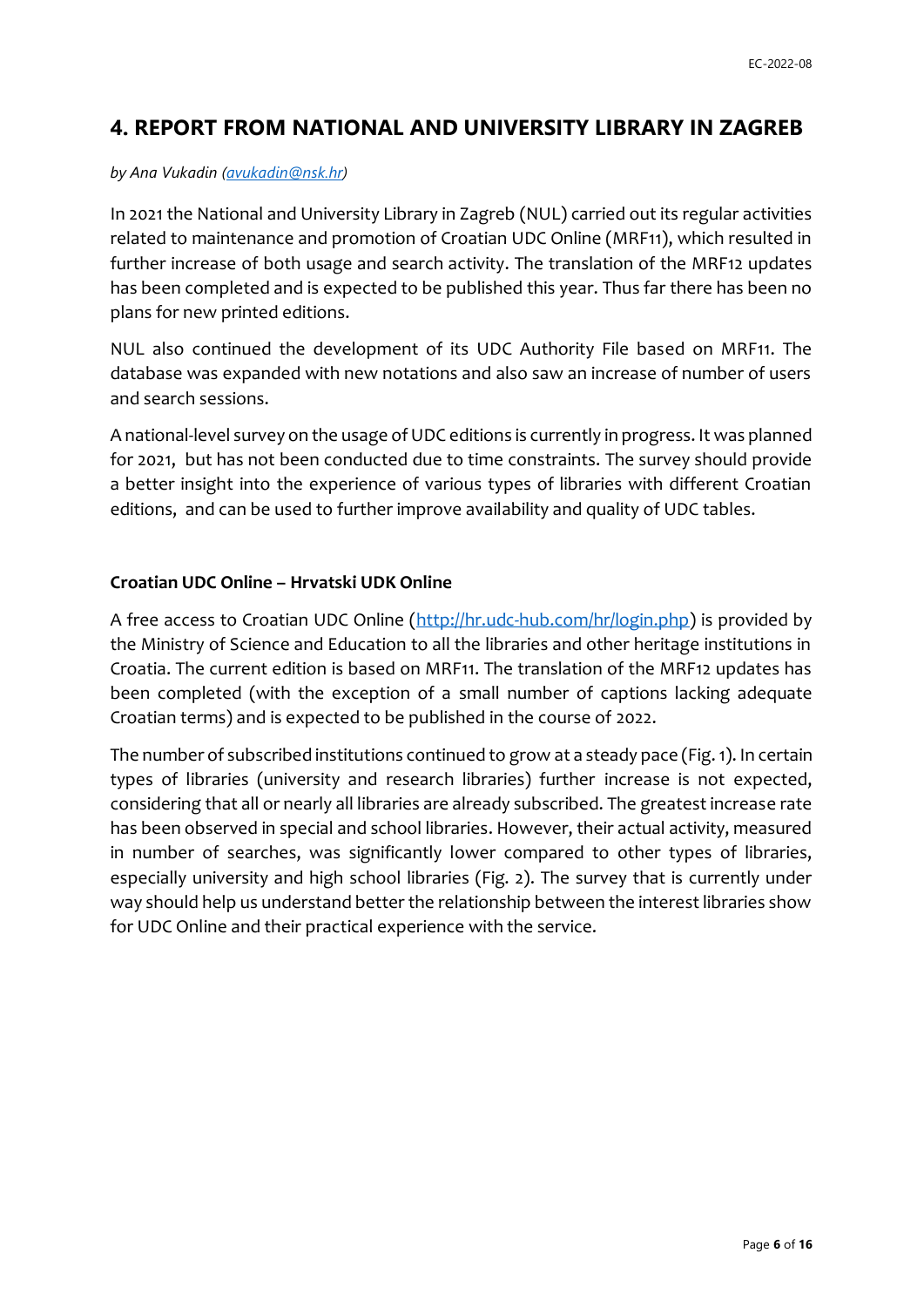

**Fig. 1. Number of subscribers to Croatian UDC Online 2017-2021**



Library searches in 2021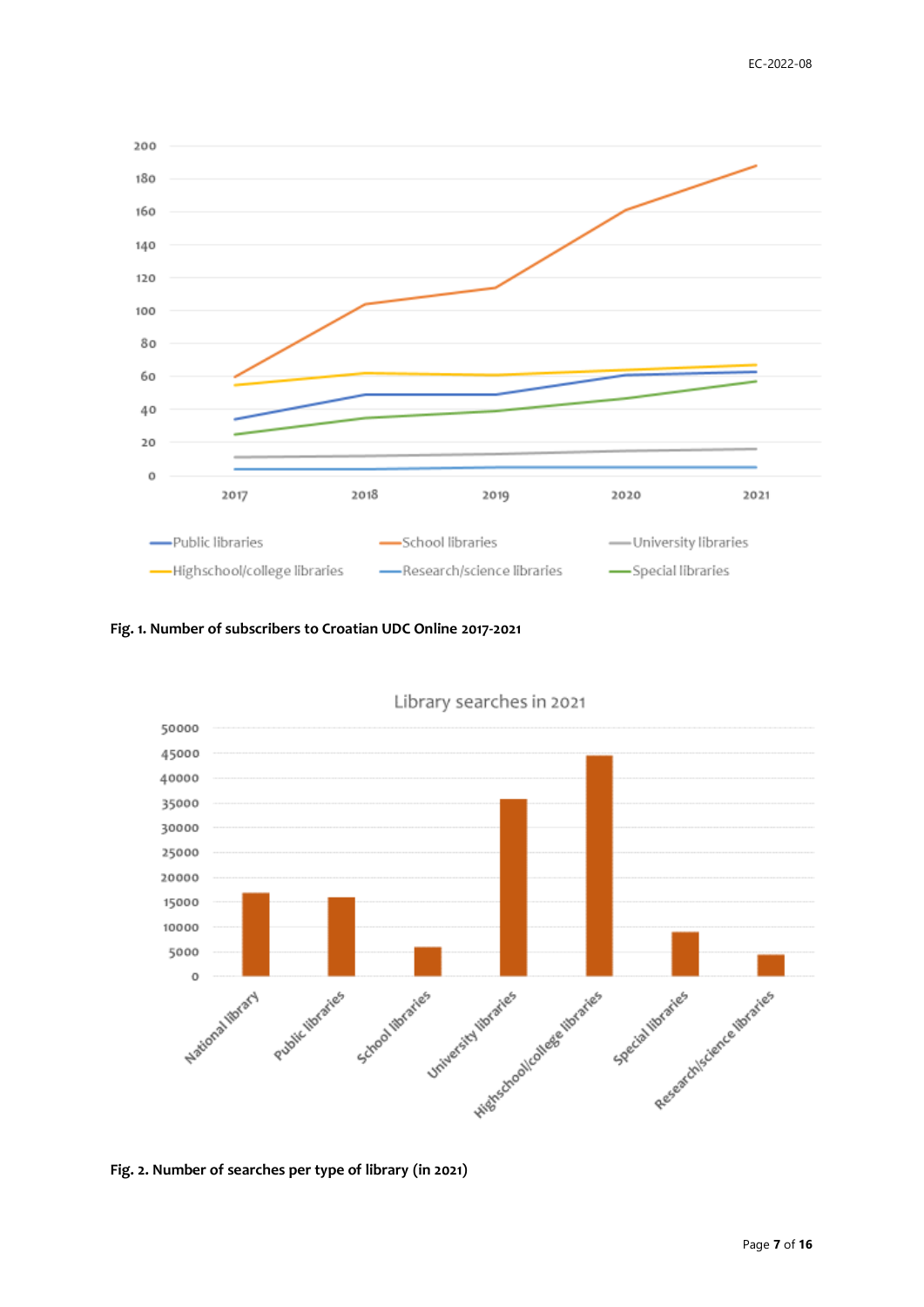### **Abridged Croatian edition**

The sales decline of the most recent printed edition in use, the 2013 Abridged edition, continued in 2021. Besides the usual life cycle, this is probably due to the introduction of UDC Online (Fig. 3). The need for an updated edition is expected to be identified in the survey.



**Fig. 3. Sales of the 2013 printed Abridged Croatian edition (2014-2021)**

### **UDC Authority File – Normativna baza UDK**

In 2019 NUL published its UDC Authority File [\(http://udk.nsk.hr/\)](http://udk.nsk.hr/) as a tool that could also be used by a wider library community in Croatia. It is particularly useful for complex concepts that require compound notation and should always be recorded in the same order or at the same level of granularity. The file is based on the UDC MRF11 and has been released under the UDC Internet Publishing Licence PL2015/02, nr. 107. It is updated as a part of a regular workflow. It is still largely in progress due to time constraints and staffing shortfalls, but there is continual increase in number of authorised notations, as well as registered users (Fig. 4, 5). The planned introduction of the MRF12 raises the issues of the Authority File update.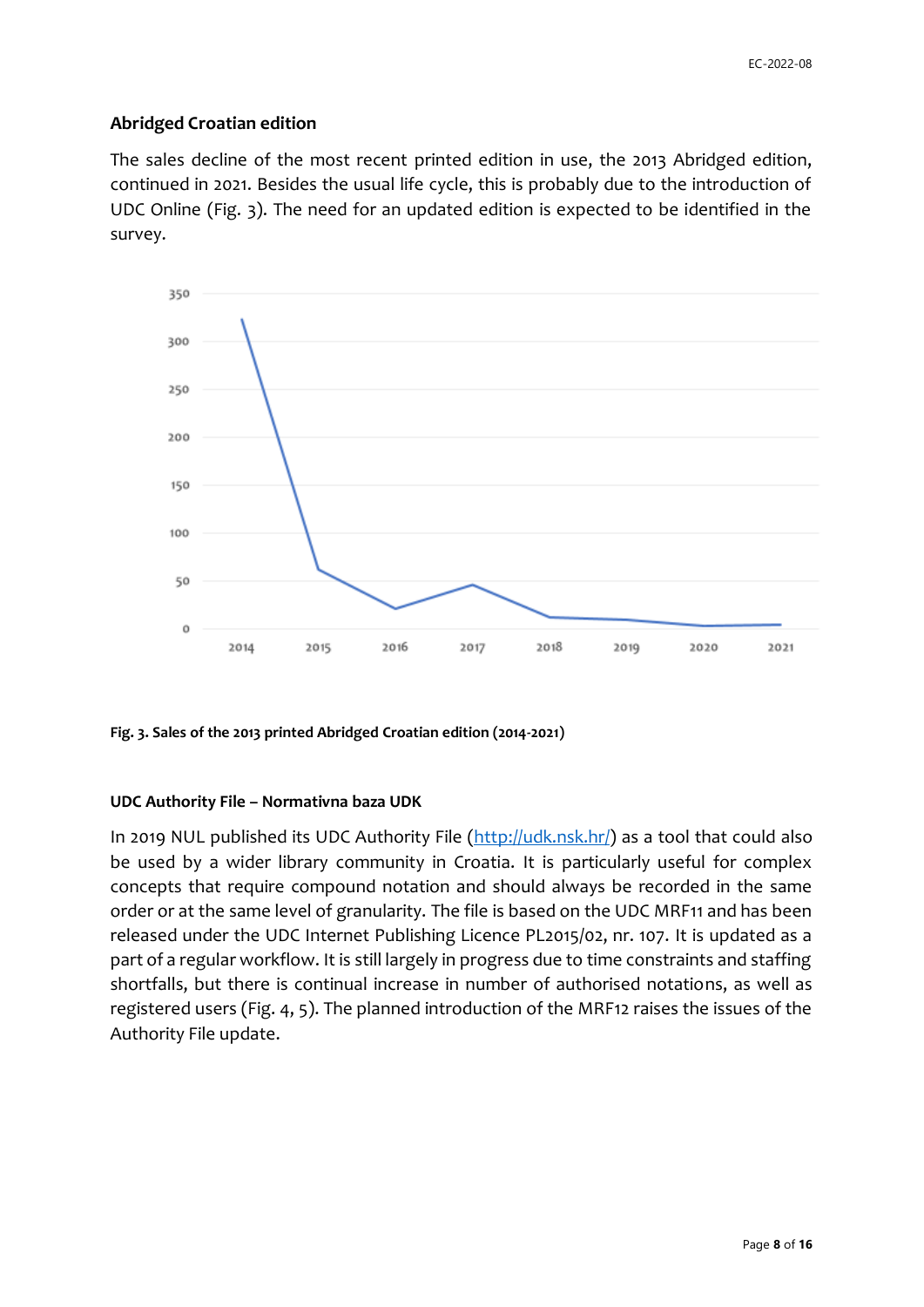

**Fig. 4. Number of authorised compound notations in the NUL Authority File (2019-2021)**



**Fig. 5. Numbers of registered users of the NUL Authority File (2019-2021)**

#### **Propositions for UDC update**

Among the questions and propositions received by the editor of the Croatian UDC Online we point out:

- sport: the need to introduce a number for *futsal*
- literature genres: the need to introduce a number for *romance*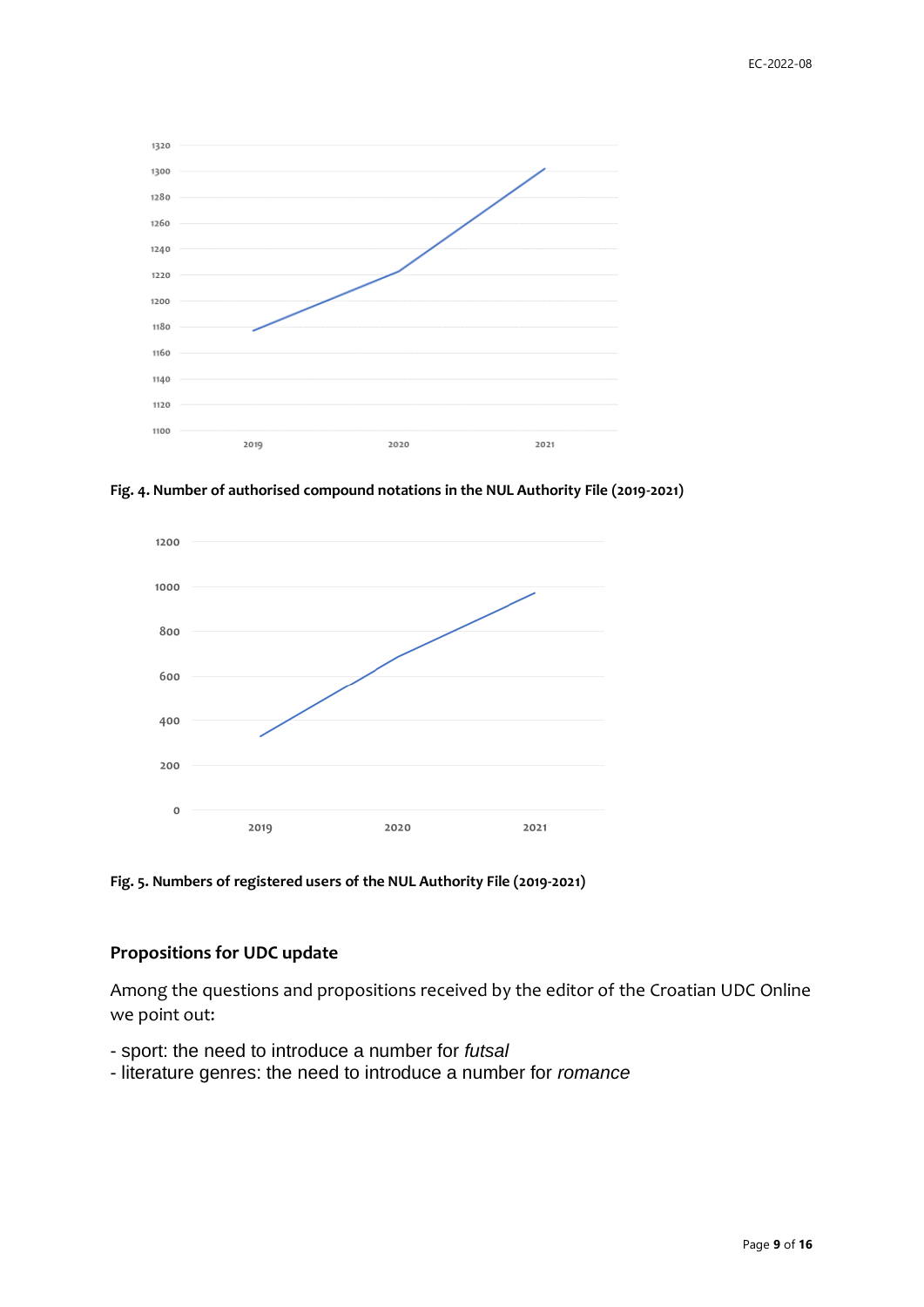## **5. NATIONAL AND UNIVERSITY LIBRARY LJUBLJANA**

*by Darija Rozman and Bors Rifl (presented by Irena Sešek)*

In 2021, the number of accesses to the UDCMRF12 was 32.957 (information available at: [http://udcmrf.nuk.uni-lj.si/Profil.aspx\)](http://udcmrf.nuk.uni-lj.si/Profil.aspx).

Altogether there were 174 users, the majority of subscriptions were using the 1 licence option (81 %).

| No. of subscriptions | No. of licences |
|----------------------|-----------------|
| 141                  |                 |
| 2                    | 10              |
| 1                    | q               |
| 3                    | 5               |
| 3                    | 3               |
| 18                   | 2               |
| 2                    | 6               |
| 3                    |                 |
| 1                    | ጸ               |
| 174                  |                 |

#### *Update of the 4th electronic edition of the Universal Decimal Classification*

The existing edition of UDCMR12 has been updated with the UDC cancellation data that were used 1993- 2018. The valid UDC records presented in black are followed by a total of 11,964 deleted UDC records sorted at the end in each search in the main or auxiliary tables of the UDCMRF12.

Copying of deleted records is not possible, nor is their use in cataloguing advised. Librarians use deleted UDC records to identify the content of older library materials, for possible re-cataloguing and in databases, and to monitor the development of specific disciplines in the UDC. 5,362 UDC records that were removed as deleted in the original from previous Slovenian editions have been added another 6,602 subsequently translated UDC records that were deleted in various editions of the UDC Consortium in the period 1993-2018. Each deleted UDC record is followed by an explanation in Slovenian, an arrow as a guide sign introducing the replaced UDC record and, on the left-hand side, a sign indicating the year up to which the UDC records were still valid in the Slovenian editions; e.g. "before 2001" [\(http://udcmrf.nuk.uni-lj.si/Obvestila.aspx\)](http://udcmrf.nuk.uni-lj.si/Obvestila.aspx).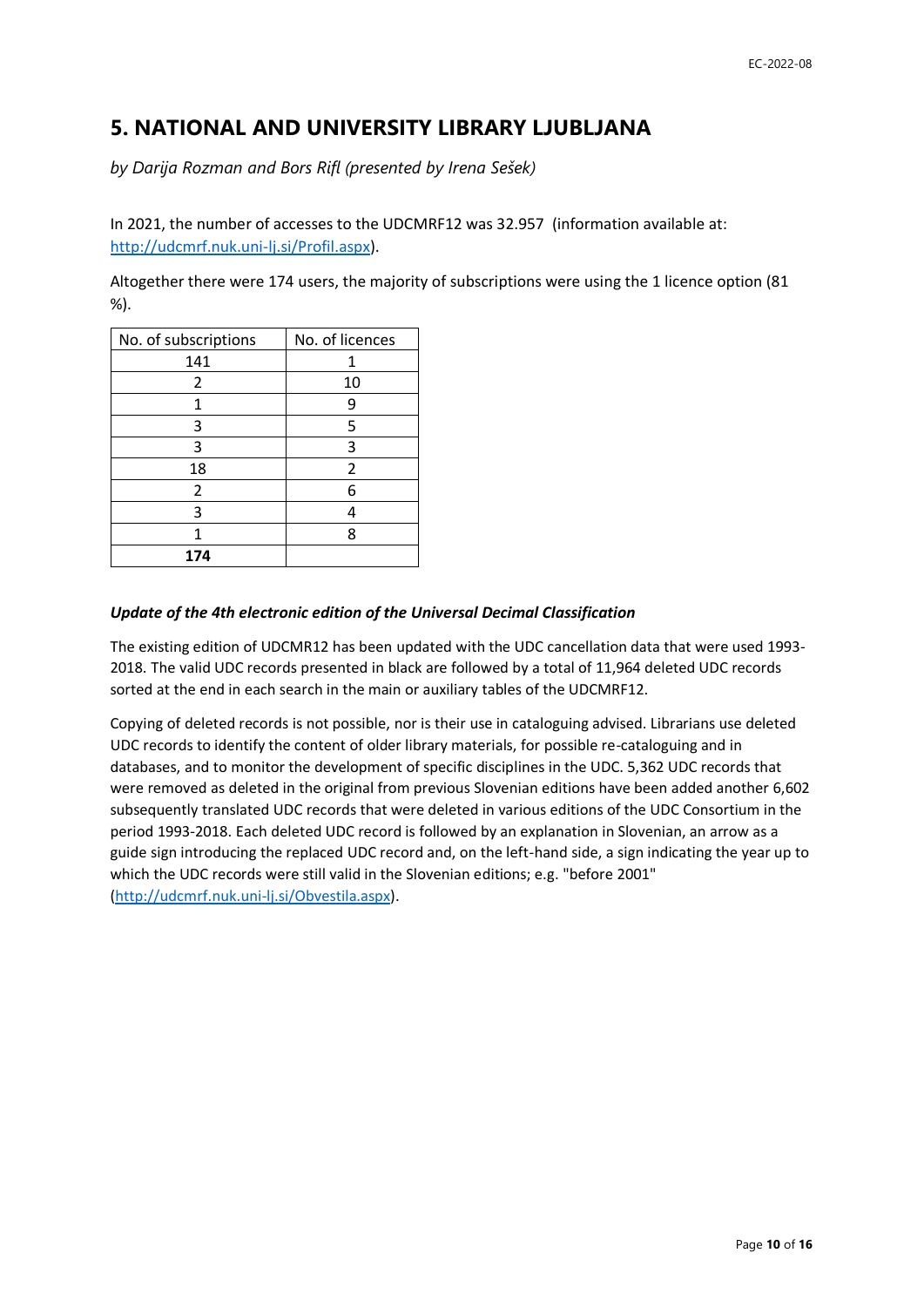|         | A Not secure   udcmrf.nuk.uni-lj.si/RazresiUDK.aspx?db=UDK&UDK=640.4                                                                                                                                                                                                                                                                                                                                                                                   |                                                                          | $\partial \delta$                                                                                                                                  | 品 宿 华 | $\mathbb{G}$ | 逻 |
|---------|--------------------------------------------------------------------------------------------------------------------------------------------------------------------------------------------------------------------------------------------------------------------------------------------------------------------------------------------------------------------------------------------------------------------------------------------------------|--------------------------------------------------------------------------|----------------------------------------------------------------------------------------------------------------------------------------------------|-------|--------------|---|
|         | $+041.357$<br>Primeri:<br>640.45:061.2 Dostava gotovih jedi klubom, društvom<br>640.45:334 Dostava gotovih jedi komercialnim podjetjem<br>640.45:334:791.61 Dostava gotovih jedi na filmska prizorišča<br>640.45:640.5 Dostava gotovih jedi gospodinjstvom v zavodih<br>640.45:725.1:794.9 Dostava gotovih jedi v kazinoje<br>640.45-022.56 Dostava gotovih jedi velikim gospodinjstvom<br>640.45-027.551 Dostava gotovih jedi zasebnim gospodinjstvom |                                                                          | ta (jedi)<br>Daritev vode<br>izakonskih zvez<br>nite zakonske zveze                                                                                |       |              |   |
| 640,435 | Okrepčevalnice. Bifeji. Samopostrežne restavracije. Slaščičarne<br>$-640.433$                                                                                                                                                                                                                                                                                                                                                                          |                                                                          | konite zakonske zveze<br>redane oblike zakonskih zvez                                                                                              |       |              |   |
| 2001    |                                                                                                                                                                                                                                                                                                                                                                                                                                                        |                                                                          | izkoriščenosti obstoječe delovne sile<br>ljučno z osebami s prilagojenimi potrebami). Polna zaposlenost žensk,                                     |       |              |   |
| 640.436 | Trgovine z možnostjo takojšnjega zaužitja hrane<br>$-$ 640.432                                                                                                                                                                                                                                                                                                                                                                                         |                                                                          | onovnem usposabljanju                                                                                                                              |       |              |   |
| 2001    | $-$ 339.37                                                                                                                                                                                                                                                                                                                                                                                                                                             |                                                                          |                                                                                                                                                    |       |              |   |
| 640.437 | Prodajne točke za posebno hrano<br>$+ 640.432$                                                                                                                                                                                                                                                                                                                                                                                                         |                                                                          |                                                                                                                                                    |       |              |   |
| 2001    | $-$ 339.37<br>$-$ -035.63/.64                                                                                                                                                                                                                                                                                                                                                                                                                          |                                                                          |                                                                                                                                                    |       |              |   |
| 640.438 | Ostala podjetja z gostinskimi storitvami                                                                                                                                                                                                                                                                                                                                                                                                               |                                                                          | Opremljene hiše, stanovanja in sobe za oddajanje                                                                                                   |       |              |   |
| 2001    | $-640.432$<br>$-$ 339.37<br>$-$ -035.63/.64                                                                                                                                                                                                                                                                                                                                                                                                            |                                                                          | o dvopičja (tabela 1b)                                                                                                                             |       |              |   |
| 640.445 | Trgovine z možnostjo takojšnjega zaužitja pijače                                                                                                                                                                                                                                                                                                                                                                                                       |                                                                          |                                                                                                                                                    |       |              |   |
| 2001    | $-8640.444$                                                                                                                                                                                                                                                                                                                                                                                                                                            |                                                                          |                                                                                                                                                    |       |              |   |
|         |                                                                                                                                                                                                                                                                                                                                                                                                                                                        | 338.488.2:640.4 Hotelirstvo<br>338.488.2:640.412 Hoteli                  | 338.488.2:629.334 Avtodomi. Počitniške, bivalne prikolice. Bivalniki na kolesih za nastanitev turistov                                             |       |              |   |
|         |                                                                                                                                                                                                                                                                                                                                                                                                                                                        | 338.488.2:640.414 Moteli                                                 |                                                                                                                                                    |       |              |   |
|         |                                                                                                                                                                                                                                                                                                                                                                                                                                                        | 338.488.2:640.416 Gostilne<br>338.488.2:640.418 Mladinski hoteli, hostli |                                                                                                                                                    |       |              |   |
|         |                                                                                                                                                                                                                                                                                                                                                                                                                                                        | 338.488.2:640.42 Penzioni, gostišča                                      |                                                                                                                                                    |       |              |   |
|         |                                                                                                                                                                                                                                                                                                                                                                                                                                                        |                                                                          | 338.488.2:640.43 Restavracije, samopostrežne restavracije itd.<br>338.488.2:640.433 Restavracije s hitro prehrano                                  |       |              |   |
|         |                                                                                                                                                                                                                                                                                                                                                                                                                                                        | 338.488.2:640.443 Pivnice. Točilnice. Bari.                              |                                                                                                                                                    |       |              |   |
|         |                                                                                                                                                                                                                                                                                                                                                                                                                                                        |                                                                          | 338.488.2:643"385" Počitniška stanovanja. Vikendi. Počitniški domovi<br>338.488.2:711.455.8 Počitniški kampi kot turistična nastanitev (urbanizem) |       |              |   |
|         |                                                                                                                                                                                                                                                                                                                                                                                                                                                        |                                                                          | 338.488.2:796.54 Taborjenje. Šotorjenje v turizmu                                                                                                  |       |              |   |
|         | 355.582                                                                                                                                                                                                                                                                                                                                                                                                                                                | Opazovanje. Opazovalnice. Opazovalci                                     |                                                                                                                                                    |       |              |   |
|         | 502.211                                                                                                                                                                                                                                                                                                                                                                                                                                                | Živi svet, Biosfera                                                      |                                                                                                                                                    |       |              |   |
|         | udcmrf.nuk.uni-Esi/RazresiUDK.aspx?db=UDK&UDK=640.4                                                                                                                                                                                                                                                                                                                                                                                                    | Primeri:                                                                 |                                                                                                                                                    |       |              |   |

The new realease of Slovenian Subject Headings portal was launched in June 2021:

[https://sssg.nuk.uni-lj.si/.](https://sssg.nuk.uni-lj.si/) More information about the revised and updated edition is available at: <https://sssg.nuk.uni-lj.si/Obvestila>

| $\Box$ $\Box$ UDCMRF12<br>X Jo udknuk - Search                                                                    | $\times$   $\Box$ UDCMRF12 - Obvestila |              | $\mathbf{x}$   $\mathcal{D}$ Spletni splošni slovenski geslovn $\ \mathbf{x}\ $   $\mathcal{D}$ Spletni splošni slovenski geslovn $\ \mathbf{x}\ $ + |              |                 | $\theta$ $\times$<br>$\overline{\phantom{0}}$       |
|-------------------------------------------------------------------------------------------------------------------|----------------------------------------|--------------|------------------------------------------------------------------------------------------------------------------------------------------------------|--------------|-----------------|-----------------------------------------------------|
| $C$ $\Omega$<br>https://sssg.nuk.uni-lj.si<br>$\leftarrow$ $\rightarrow$                                          |                                        |              |                                                                                                                                                      |              | 口 其 28 论        | $\mathbb{G}$<br>$\tau^{\prime\pm}$<br>g<br>$\cdots$ |
| Narodna in univerzitetna knjižnica $\neg n_{\overline{L}(\overline{\mathcal{L}})}$ lutionaland University Library |                                        |              |                                                                                                                                                      |              |                 | Prijava                                             |
| SPLETNI SPLOŠNI SLOVENSKI GESLOVNIK                                                                               |                                        |              |                                                                                                                                                      |              |                 |                                                     |
| $\bigcap$ Obvestila                                                                                               | Tematske PO                            | Oblikovne PO | Rodbinska imena                                                                                                                                      | Osebna imena | Izpis PO po UDK |                                                     |
| Predlog nove PD                                                                                                   | Predmetna oznaka:                      |              | UDK:                                                                                                                                                 |              |                 |                                                     |
| Vredništvo                                                                                                        |                                        |              |                                                                                                                                                      |              | Išči            |                                                     |
| 图<br>Navodila                                                                                                     | Poljubni niz znakov                    |              | Poljubni niz znakov                                                                                                                                  |              |                 |                                                     |
| $\mathbb{Q}$ Pomoč                                                                                                | Začetni niz znakov                     |              | Začetni niz znakov                                                                                                                                   |              |                 |                                                     |
|                                                                                                                   | Natančno iskanje                       |              | Natančno iskanje                                                                                                                                     |              |                 |                                                     |
|                                                                                                                   |                                        |              |                                                                                                                                                      |              |                 |                                                     |
|                                                                                                                   |                                        |              |                                                                                                                                                      |              |                 |                                                     |
|                                                                                                                   |                                        |              |                                                                                                                                                      |              |                 |                                                     |
|                                                                                                                   |                                        |              |                                                                                                                                                      |              |                 |                                                     |
|                                                                                                                   |                                        |              |                                                                                                                                                      |              |                 |                                                     |
|                                                                                                                   |                                        |              |                                                                                                                                                      |              |                 |                                                     |
|                                                                                                                   |                                        |              |                                                                                                                                                      |              |                 |                                                     |
|                                                                                                                   |                                        |              |                                                                                                                                                      |              |                 |                                                     |
|                                                                                                                   |                                        |              |                                                                                                                                                      |              |                 |                                                     |
|                                                                                                                   |                                        |              |                                                                                                                                                      |              |                 |                                                     |
|                                                                                                                   |                                        |              |                                                                                                                                                      |              |                 |                                                     |
|                                                                                                                   |                                        |              |                                                                                                                                                      |              |                 |                                                     |
|                                                                                                                   |                                        |              |                                                                                                                                                      |              |                 |                                                     |
|                                                                                                                   |                                        |              |                                                                                                                                                      |              |                 |                                                     |
| <b>NO NO DE SERVO E DO NO.</b>                                                                                    |                                        |              |                                                                                                                                                      |              |                 | $\wedge$ siv $\Box^0$ 40 $_{27.02.2022}$ 0          |

Darija Rozman was elected into the IFLA Section Subject Analysis and Access Section Standing Committee.

Matjaž Kragelj successfully defended his doctoral thesis at the end of 2020 *Development of methodology for automatically positioning electronic publications into UDC* (https://domino.fov.um.si/proceedings.nsf/0/2493f4c6e394a260c1257b6e003b1852/\$FILE/04\_krag elj.pdf ) and published the article in Journal of Documentation *Automatic classification of older electronic texts into the universal decimal classification*.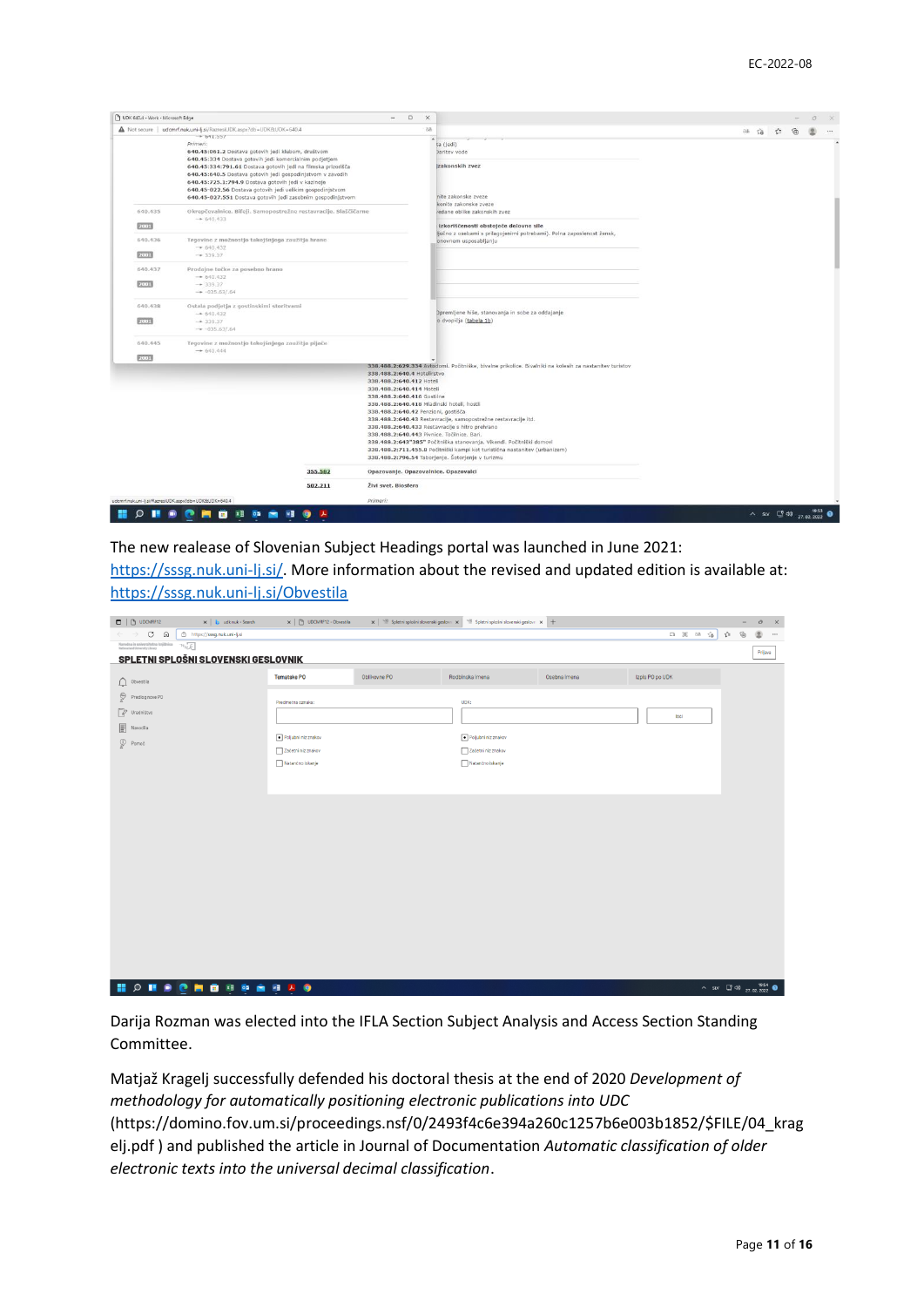## **6. NATIONAL LIBRARY OF POLAND**

*by Jolanta Hys (j.hys@bn.org.pl)*

#### **Activities of the UDC Department in the National Library in Poland in 2021 – (UDCC EC 1.03.2022)**

1. Currently, our priority activities is:

#### **UDC schemes in modernized reading rooms and public spaces of the National Library in Poland**

In connection with the opening (24.02.2022) of a new rebuilt and modernized reading rooms we are preparing a systematic arrangement (in accordance with the UKD) in the public space of the National Library.

National Library in Poland plans to set in public spaces books (150 000) in accordance with UDC. We are working on classification schemes (UDC schemes) in the general and bibliological reading rooms.

[https://youtu.be/y\\_Ql5fNZ-kk](https://youtu.be/y_Ql5fNZ-kk)

2. **Polska UKD Online** (polish version UDC Online)<https://pl.udc-hub.com/pl/login.php> Since the registration option (16.12.2019) was made available, over 600 libraries have gained access to the database (an increase from last year by 150 libraries). The number of users using Polska UKD Online within individual libraries are 5 739 users. In fact, this number is much greater, because to this list, i.e. main, municipal and provincial libraries, one must add libraries operating in the network, branches and departments.

| <b>Library Type</b> | <b>Libraries</b> | <b>Users</b> |
|---------------------|------------------|--------------|
| <b>National</b>     |                  | 100          |
| <b>Academic</b>     | 24               | 106          |
| <b>Public</b>       | 373              | 3837         |
| <b>Special</b>      | 10               | 27           |
| Pedagogical         | 27               | 211          |
| <b>School</b>       | 156              | 1412         |
| <b>Scientific</b>   | 15               | 46           |
| <b>Total</b>        | 606              | 5739         |

#### 3. **UDC MRF Translator**

In 1th March 2022 according to the UDC MRF translator statistics contained more than 63 300 verbal equivalents for UDC symbols in the Polish language.

| <b>Field</b>            | <b>English</b> | <b>Polish</b> |
|-------------------------|----------------|---------------|
| <b>Caption</b>          | 71870          | 63 344        |
| <b>Including</b>        | 11 495         | 9914          |
| <b>Scope Note</b>       | 1 6 3 4        | 1 4 8 1       |
| <b>Application Note</b> | 1394           | 1 1 8 5       |
| <b>Information Note</b> | 908            | 808           |
| <b>Examples</b>         | 7 240          | 6497          |

#### 4. **Methodical materials and UDC Bulletin**

In National Library of Poland in 2021 have been prepared methodical (auxiliary) materials, accompanying polish UDC abridged edition (which were published at the end 2019) and placed on: [https://www.bn.org.pl/dla-bibliotekarzy/ukd/aktualnosci-ukd.](https://www.bn.org.pl/dla-bibliotekarzy/ukd/aktualnosci-ukd) It's a UDC promotion and support for UDC users in Poland.

Methodical materials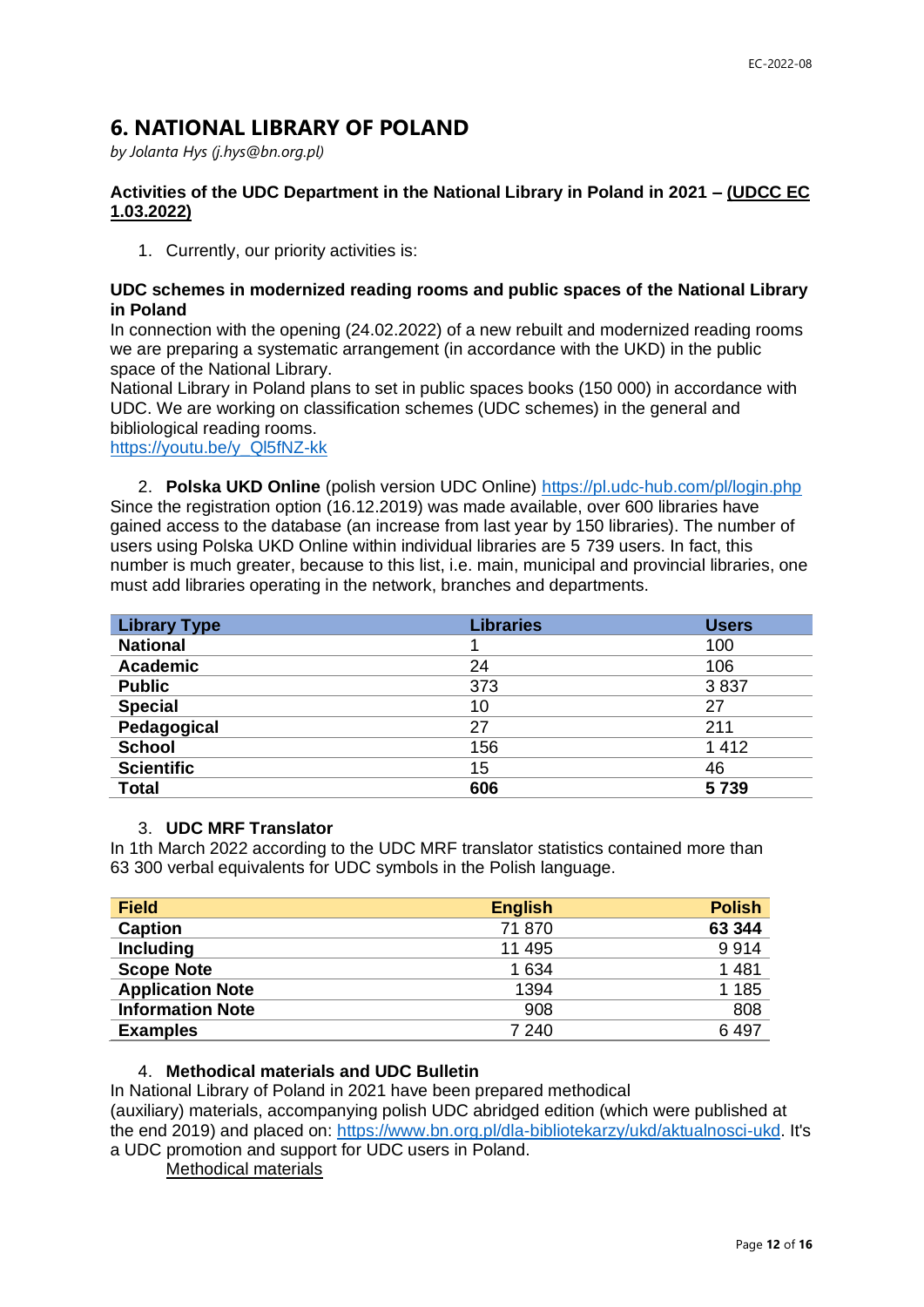<https://www.bn.org.pl/dla-bibliotekarzy/ukd/materialy-metodyczne-ukd> appearing irregularly. UDC Bulletin

It's methodical materials published in a two-month cycle <https://www.bn.org.pl/dla-bibliotekarzy/ukd/biuletyn-ukd>

#### 5. **UDC Authority File**

One of the most important tasks in the National Library of Poland is the maintenance of the UDC Authority File (Kartoteka Uniwersalnej Klasyfikacji Dziesiętnej). UDC Authority File in 2021 have been based on the Polish abridged edition *Uniwersalna Klasyfikacja Dziesiętna: wydanie skrócone dla bieżącej bibliografii narodowej i bibliotek publicznych. Publikacja Konsorcjum UKD nr 102 autoryzowana przez Konsorcjum UKD na podstawie licencji PL2019/01:* <http://mak.bn.org.pl/cgi-bin/makwww.exe?BM=60>

### **6. UDC meetings and trainings**

- The Polish UDC Team meets twice a year. Information of the meetings are available on: <https://www.bn.org.pl/dla-bibliotekarzy/ukd/zespol-ukd>

- National Library organized UDC online training workshops and meetings, including training and meetings on new UDC abridged edition and Polska UKD Online.

In 2021 we have organized four webinars: **UDC Webinars on the website** 

<https://www.bn.org.pl/dla-bibliotekarzy/ukd/edukacja>

### **7. UDC in Polish National Bibliography**

We regularly update and correct UDC notations in "Urzędowy Wykaz Druków" (Polish National Bibliography) records: [https://www.bn.org.pl/bibliografie/bibliografia](https://www.bn.org.pl/bibliografie/bibliografia-narodowa/urzedowy-wykaz-drukow-wydanych-w-rzeczypospolitej-polskiej.-przewodnik-bibliograficzny)[narodowa/urzedowy-wykaz-drukow-wydanych-w-rzeczypospolitej-polskiej.-przewodnik](https://www.bn.org.pl/bibliografie/bibliografia-narodowa/urzedowy-wykaz-drukow-wydanych-w-rzeczypospolitej-polskiej.-przewodnik-bibliograficzny)**[bibliograficzny](https://www.bn.org.pl/bibliografie/bibliografia-narodowa/urzedowy-wykaz-drukow-wydanych-w-rzeczypospolitej-polskiej.-przewodnik-bibliograficzny)** 

# **7. NATIONAL SZÉCHÉNYI LIBRARY**

*by Szabolcs Dancs (dancs.szabolcs@oszk.hu)* 

Finally, the Office for Library Standards at NSL got the opportunity to employ a person whose responsibilities cover translation and maintenance of UDC in Hungary. Our new colleague made a deep analysis of application of UDC in Hungary and, particularly, at the national library. He collected mappings and concordances prepared over the last decades at our library. The picture we got as a result is quite heterogeneous and raises a lot of questions about conversion of our legacy data.

Due to the fact that the organizational background of national authority file tasks has changed, the infrastructure for integrating and publishing UDC data is still under construction, despite that we are planning to start translation as soon as it is possible, even in a temporary database if there is no other solution.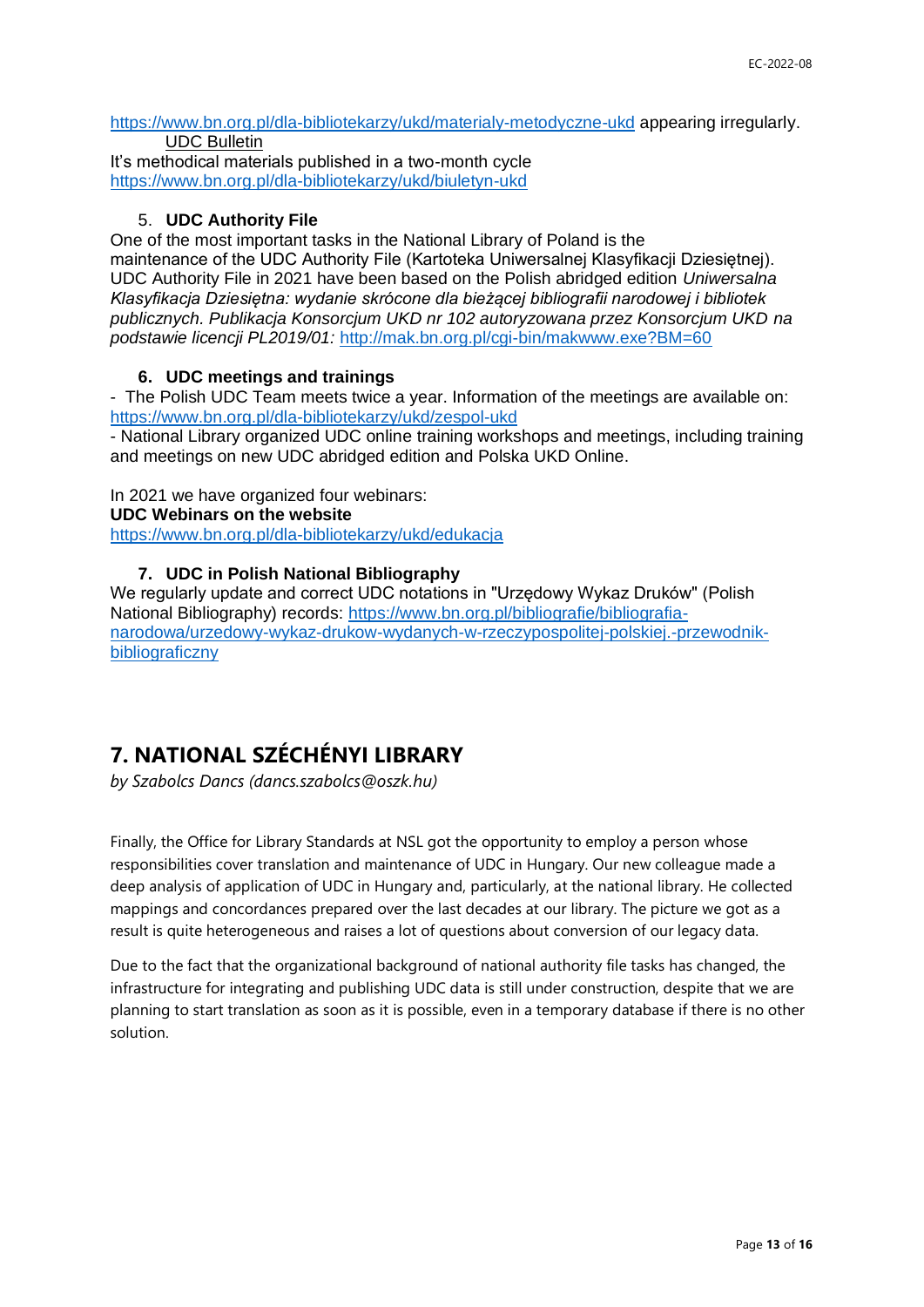## **8. NATIONAL LIBRARY OF SERBIA**

#### **Report from the National Library of Serbia**

*By Ana Stevanović (ana.stevanovic@nb.rs)*

National Library of Serbia in 2021 continued the work on translation of UDC MRF 12 to Serbian. Editing and proofreading of translated text were also in process. Because of the global pandemic of Coronavirus users were allowed to use the platform outside their institutions with provided user support.

#### Translation of UDC MRF 12

By the end of 2020 more than 90% of text was translated from English to Serbian and edited. Most of the missing text (Captions, Including, Examples) belonged to Class 5 and Class 6 because of the lack of experts in those fields and, the amount of material. During 2021 librarians from National library of Serbia managed to complete the translation of all Captions-Including, App Notes, Scope Notes, and Info Notes but sadly, there are still about 500 Examples from Class 6 to be translated. Editing and proofreading has been completed for all classes except for Class 5 and Class 6.

| <b>Field</b>                      | <b>English</b> | <b>Serbian</b> |
|-----------------------------------|----------------|----------------|
| Caption                           | 71870          | 70724          |
| Including                         | 11496          | 10393          |
| Scope Note                        | 1634           | 1356           |
| Application<br>Note               | 1394           | 1389           |
| <b>Information</b><br><b>Note</b> | 904            | 629            |
| Examples                          | 7240           | 6152           |

Figure 1. Statistics from the UDC MRF translation database on February 1, 2021

| <b>Field</b>               | <b>English</b> | <b>Serbian</b> |
|----------------------------|----------------|----------------|
| Caption                    | 71870          | 71870          |
| Including                  | 11495          | 11495          |
| Scope Note                 | 1634           | 1634           |
| Application<br><b>Note</b> | 1394           | 1394           |
| Information<br>Note        | 908            | 908            |
| <b>Examples</b>            | 7240           | 6721           |

Figure 2. Statistic from the UDC MRF translation database on February 27, 2022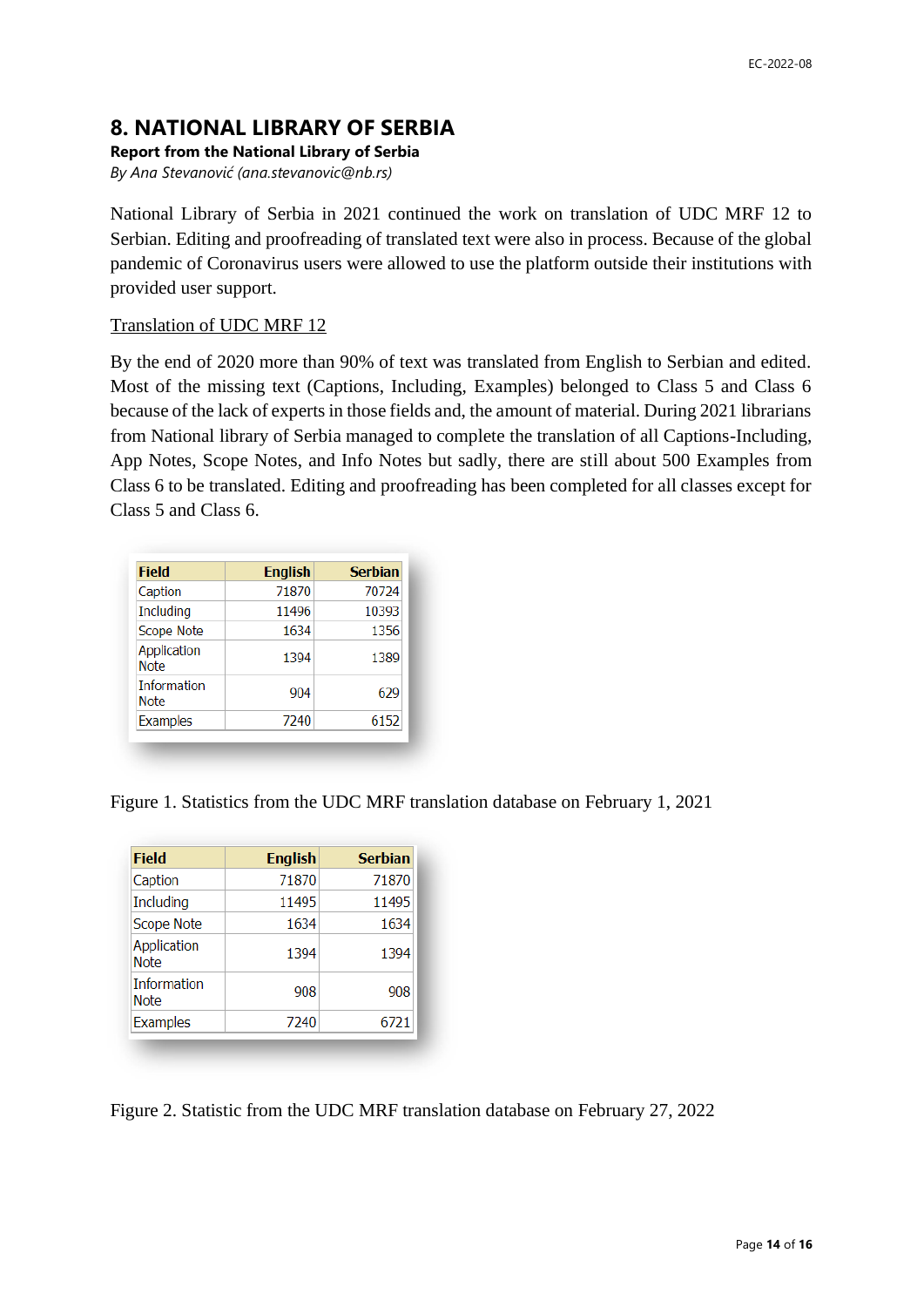#### Serbian UDC Online user statistics:

From January 2021 to February 2022, 31 libraries applied to Serbian UDC Online which makes total of 130 libraries of all types. Compared with the 2020, number of accounts for School libraries were doubled (from 8 to 16, but still the number is very low). Number of accounts for Special libraries, by the end of 2021 was 10, which is much higher than in 2020 when only 3 accounts were created. Number of users from University and Faculty libraries also increased. 3 new accounts were made for University libraries and 10 more accounts were made for Faculty libraries adding 31 users to the platform. Public libraries had only 3 additional accounts created. Total number of users for 2021 was 537 which is 68 users more that at the end of 2020.

| <b>Library Type</b> | <b>Number of Libraries</b> | <b>Users per Library</b> |
|---------------------|----------------------------|--------------------------|
| <b>National</b>     | 2                          | 110                      |
| University          | 9                          | 52                       |
| Public              | 24                         | 167                      |
| Faculty             | 57                         | 149                      |
| Special             | 10                         | 17                       |
| Scientific          | 12                         | 16                       |
| School              | 16                         | 26                       |
| <b>Totals</b>       | 130                        | 537                      |

Figure 3. Number of created library accounts in 2021

#### **Search Activity**

| <b>Month</b>  | <b>Notation Browse</b> | <b>Notation Search</b> | <b>Term Search</b> | <b>Total</b> |
|---------------|------------------------|------------------------|--------------------|--------------|
| 2021/1        | 2174                   | 2980                   | 2117               | 7271         |
| 2021/2        | 2113                   | 2774                   | 2487               | 7374         |
| 2021/3        | 1968                   | 3063                   | 2709               | 7740         |
| 2021/4        | 1917                   | 2807                   | 2242               | 6966         |
| 2021/5        | 2083                   | 2875                   | 2418               | 7376         |
| 2021/6        | 1695                   | 3087                   | 2741               | 7523         |
| 2021/7        | 1487                   | 2530                   | 1761               | 5778         |
| 2021/8        | 1987                   | 2962                   | 1680               | 6629         |
| 2021/9        | 2254                   | 3642                   | 3104               | 9000         |
| 2021/10       | 2630                   | 4615                   | 3077               | 10322        |
| 2021/11       | 2755                   | 4890                   | 3405               | 11050        |
| 2021/12       | 3412                   | 5872                   | 4431               | 13715        |
| 2022/1        | 2296                   | 3357                   | 2875               | 8528         |
| 2022/2        | 2019                   | 3744                   | 2713               | 8476         |
| <b>Totals</b> | 30790                  | 49198                  | 37760              | 117748       |